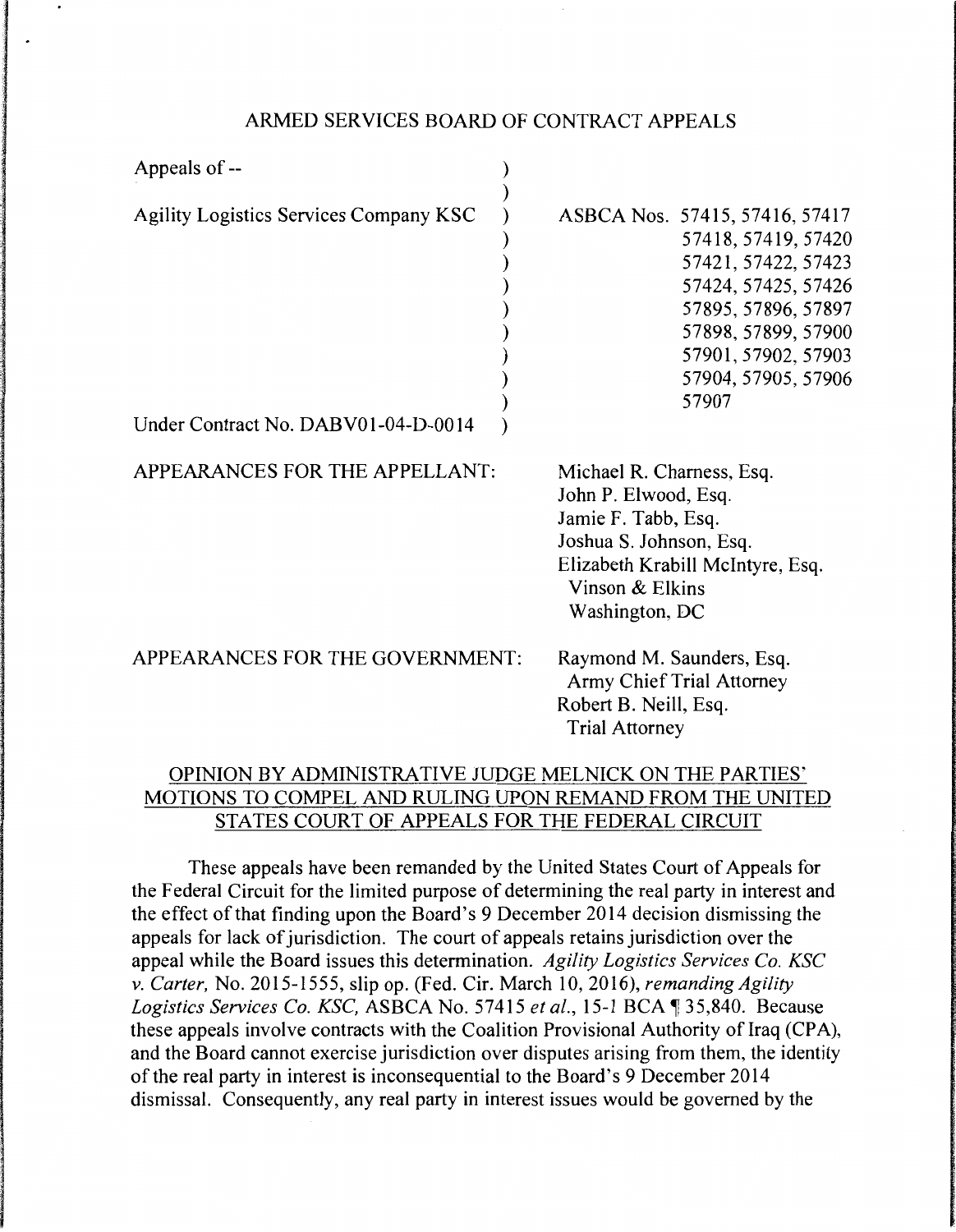law of Iraq. Because the parties made no showing about the nature of that law, and the Board lacks expertise in it, the Board cannot determine who, if anyone, is the real party in interest to these claims in that nation. During the remand procedures, the parties also filed motions to compel responses to written discovery. The Board denies those motions.

# I. *Background*

In summary, the appeals arise from contracting officer decisions issued under the above-referenced contract awarded to Public Warehousing Company, KSC (PWC) by the CPA ( app. Rule 21 report (R21 ), ex. 10 at GA 26).\* *See generally Agility Logistics Services,* 15-1 BCA 135,840 at 175,262. PWC is a Kuwaiti company (R21, ex. 10 at GA 61; gov't remand br. at 3,  $\P$  1). On 23 September 2010, the contracting officer issued government claims to a subsidiary of PWC called Agility Defense and Government Services KSC or Agility DGS Logistics Company KSC (Agility DGS) seeking \$80,830,305.62 allegedly due under certain contract task orders (app. remand br. **12**; gov't remand br. **11** 5, 46) *Agility Logistics Services*, 15-1 BCA 135,840 at 175,265. On 19 April 2011, another purported entity, Agility Logistics Services Company KSC (Agility LSC), ostensibly submitted a certified claim to the contracting officer for \$47,196,205.98 in costs allegedly owed under the contract's task orders (R21, ex. 10 at GA 100). That claim was denied on 15 December 2011. *Agility Logistics Services,* 15-1 BCA 1 35,840 at 175,265. According to that document, PWC changed its name to Agility LSC in November 2006 (R21, ex. 10 at GA 100). The Board consolidated appeals from all of the contracting officer decisions under the Agility LSC caption after the parties stipulated it was the proper appellant for all of the final decisions and agreed there were no jurisdictional problems with proceeding. The parties also stipulated that the contracting officer claims against Agility DGS were deemed to have been against Agility LSC, which had properly and timely appealed the decisions. (R21, ex. 10 at GA 54-55)

Relying upon its established precedent, the Board ruled on 9 December 2014 that the CPA is not an "executive agency" under the Contract Disputes Act (CDA), 41 U.S.C. §§ 7101-7109, nor could the contract be the subject of an appeal under the ASBCA Charter. *Agility Logistics Services*, 15-1 BCA ¶ 35,840 at 175,266-67 (citing *MAC Int'l FZE, ASBCA No. 56355, 13 BCA 125,299; <i>MAC Int'l FZE, ASBCA No. 56355, 10-2* BCA  $\parallel$  34,591). Accordingly, the Board held it lacked jurisdiction to entertain appeals arising from the contract and dismissed these appeals. Notably, the Board also found that CPA Order No. 100 had rescinded the original Disputes clause of the contract and provided for disputes resolution in accordance with the laws of Iraq. *Id.* at 175,263-64.

<sup>\*</sup> Record citations are to the Board Rule 21 Reports submitted by the parties upon remand.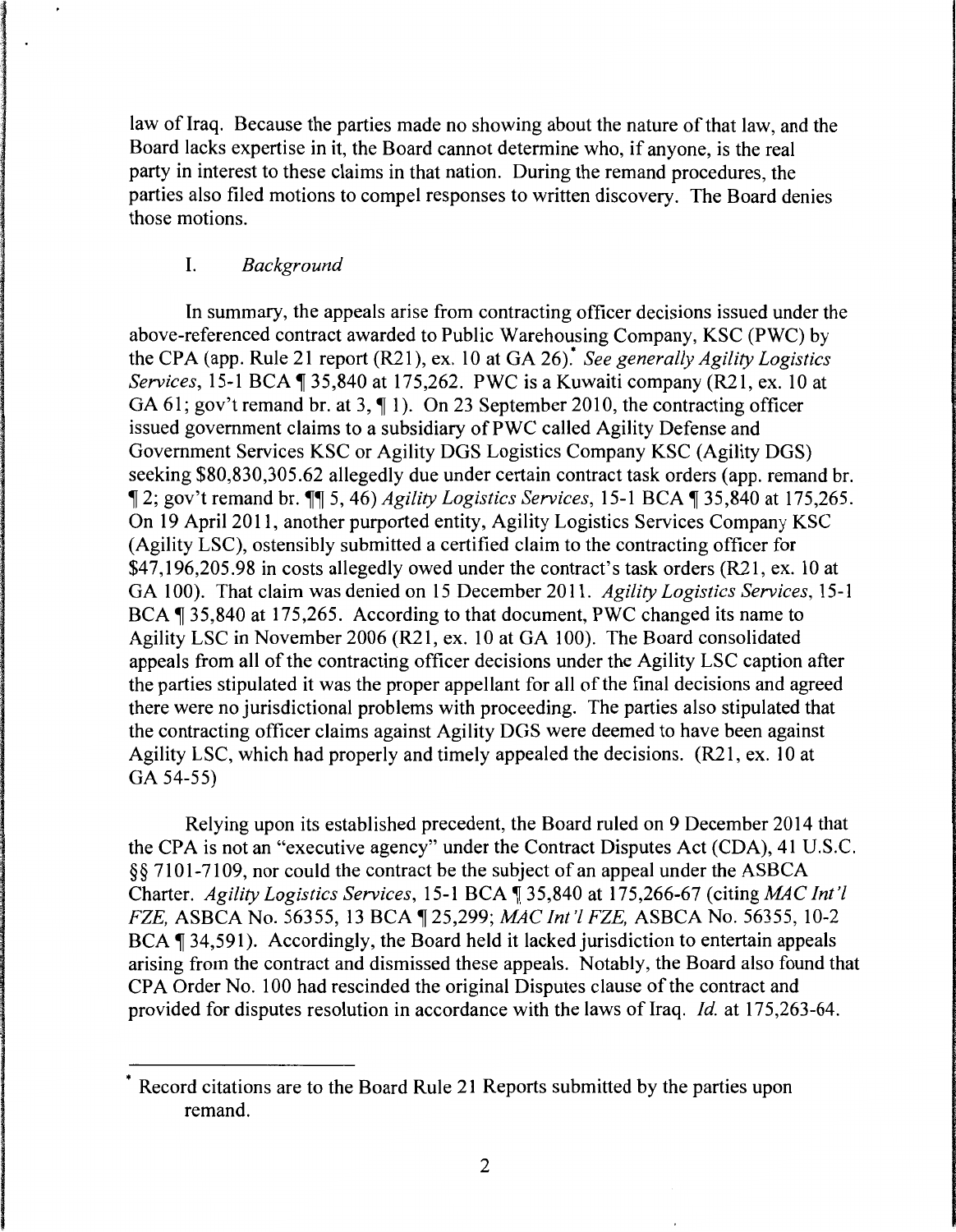Agility LSC then appealed the Board's decision to the Court of Appeals for the Federal Circuit. Its counsel subsequently represented to the court of appeals that, contrary to prior statements, PWC had not changed its name to Agility LSC. According to counsel, PWC's current name is Agility Public Warehousing Company KSCP. Counsel contended before the court that references to Agility LSC should be understood to mean Agility Public Warehousing Company KSCP. The government asked for a remand, questioning Agility LSC's standing, the assumptions behind the parties' stipulation that Agility LSC was the proper party, and its CDA certification. The court ordered a limited remand to the Board to determine the real party in interest and the impact of that determination on the Board's 9 December 2014 decision dismissing the appeal. *Agility Logistics Services Co. KSC v. Carter,* No. 2015-1555, slip op. at 3-4.

## II. *Clarification to the Board's 9 December 2014 Decision*

After review on remand, there is no dispute that the contract was awarded by the CPA to PWC on 6 June 2004 (app. remand br.  $\P$  1; gov't remand br.  $\P$  $\P$  1, 27; R21, ex. 10 at GA 26). Nor is it disputed that the contractor remains the entity formerly known as PWC, which changed its name in Kuwait to Agility Public Warehousing Company KSC on 25 May 2008 (app. remand br.  $\P\P$  7, 11, 17; gov't remand br.  $\P\P$  3, 27, 29). There is also now agreement that Agility LSC has never existed (app. remand br.  $\P$  8, 11; gov't remand br.  $\P$  34). Accordingly, the Board clarifies that Agility LSC is not the contractor.

# III. *Effect of A Real Party In Interest Determination on the Board's Prior Ruling*

"[T]he real-party-in-interest principle is a means to identify the person who possesses the right sought to be enforced." 6A CHARLES ALAN WRIGHT, ARTHUR R. MILLER & MARY KAY KANE, FEDERAL PRACTICE AND PROCEDURE § 1542 (3d ed. 2010). Considering the second issue remanded by the court of appeals first, the identity of the party possessing the legal right sought to be enforced under this contract does not impact the Board's 9 December 2014 dismissal for lack of jurisdiction. The Board's dismissal did not focus upon the identity or status of the claimant, but instead upon the governmental entity that was party to the contract. Neither the CDA nor the ASBCA Charter confer jurisdiction upon the Board to entertain an appeal arising from this contract with the CPA. *Agility Logistics Services*, 15-1 BCA  $\P$ 35,840 at 175,266-69. That result is unaffected by further inquiry into the identity of the real party in interest attempting to pursue the appeal against the CPA.

On remand, the government suggests that because Agility LSC does not exist it lacks standing to pursue these appeals, which the government says constitutes a basis to change the dismissal from one without prejudice to one with prejudice. '"Standing'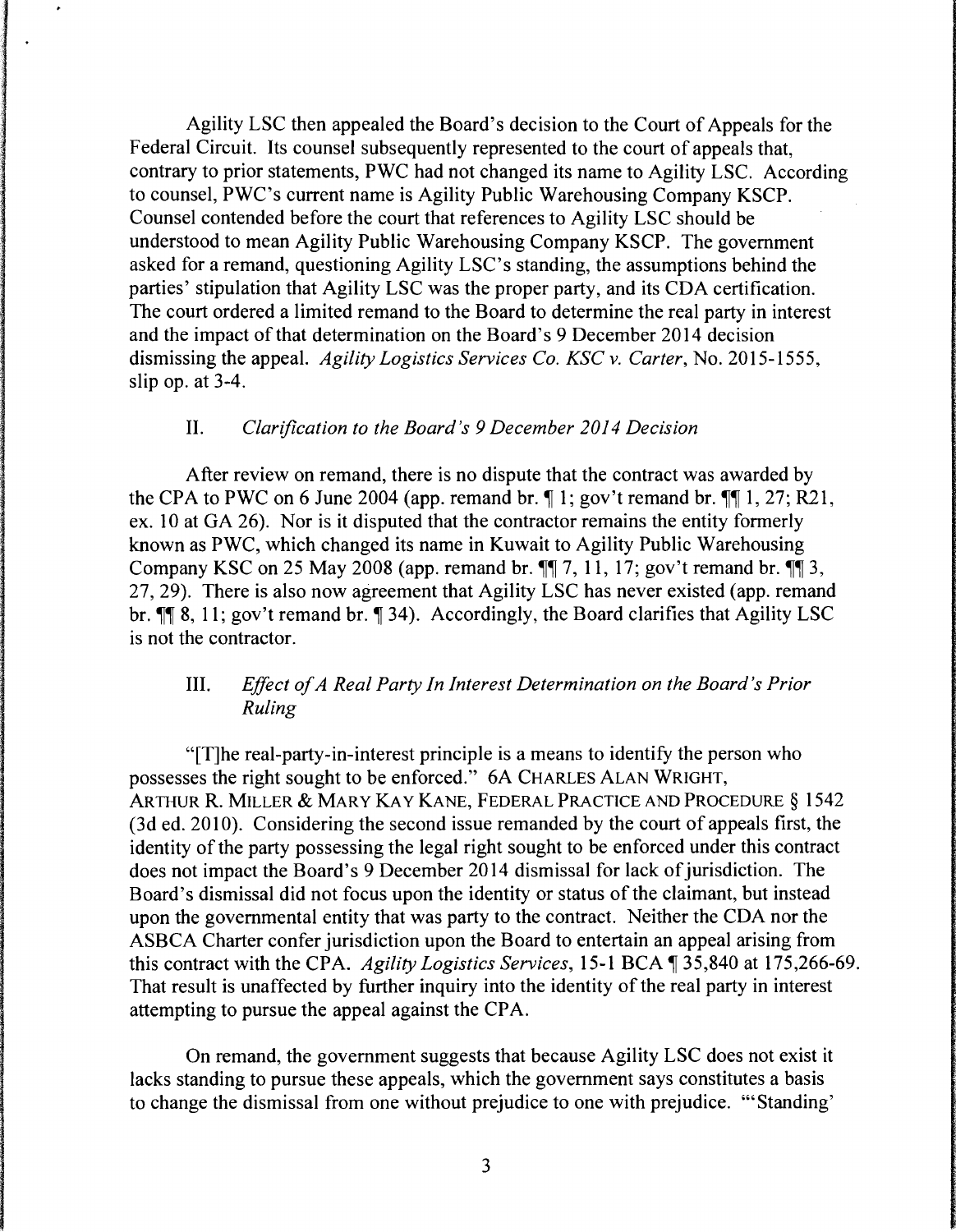is an inquiry into 'whether the [claimant] constitutes the type of person or party that may submit the case or controversy proffered for consideration."' *SWR, Inc.,* ASBCA No. 56708, 12-1BCA~34,988 at 171,945 (quoting *Maniere v. United States,* 31 Fed. Cl. 410, 420 (1994) ). Lack of standing is a jurisdictional defect, dictating a dismissal without prejudice. *See Pacific Gas and Elec. Co. v. United States,* 83 8 F .3d 1341, 1349-50 (Fed. Cir. 2016); *Broadway Consol. Cos., Inc.,* ASBCA No. 56905, 11-2 BCA  $\P$  34,884. Thus, it is not a basis to change the nature of the existing dismissal.

The government also challenges the validity of the CDA claim certification purportedly submitted by Agility LSC. The government acknowledges that its attack upon the certification presumes the CDA applies even though it agrees with the Board the CDA does not. The government essentially seeks an opinion about the certification's validity under a hypothetical scenario where the CDA applies. The Board declines to engage in such an exercise.

## IV. *Real Party In Interest*

Typically, once a forum determines it lacks jurisdiction over an action it makes no further findings and dismisses. *See* FED. R. CIV. P. 12(h)(3); *Steel Co. v. Citizens for a Better Env 't,* 523 U.S. 83, 93-102 (1998). However, the court of appeals seeks the Board to determine the real party in interest. "[T]o determine whether the requirement that the action be brought by the real party in interest has been satisfied, the [Board] must look to the substantive law creating the right being sued upon to see if the action has been instituted by the party possessing the substantive right to relief." WRIGHT, MILLER & KANE, § 1544. As noted, it is undisputed that Agility LSC does not exist and neither party now contends that it is the real party in interest. Appellant contends the real party in interest is PWC, which has now legally changed its name in Kuwait to Agility Public Warehousing Company KSCP. It requests the Board to recaption the appeal with that name.

The Board found in its initial decision that the Iraqi Interim Government assumed responsibility for this contract upon dissolution of the CPA. It also found that, immediately prior to that transfer of authority, CPA Order No. I 00 rescinded this contract's Disputes clause and provided for resolution of disputes in accordance with the laws of Iraq. *Agility Logistics Services*, 15-1 BCA ¶ 35,840 at 175,263-64. Board Rule  $6(c)$  states that the determination of foreign law is a question of law. Though the Board may attempt to ascertain foreign law on its own, it may impose upon the party relying upon it the burden of demonstrating its application. *Weigel Hochdrucktechnik GmbH & Co. KG, ASBCA No. 57207, 12-1 BCA* 134,975 at 171,924. Appellant has not shown who, if anyone, possesses a right to sue upon these claims under the law of Iraq, and the Board lacks sufficient expertise to answer that question on its own. Additionally, though appellant has presented documentation indicating that PWC changed its name in Kuwait to Agility Public Warehousing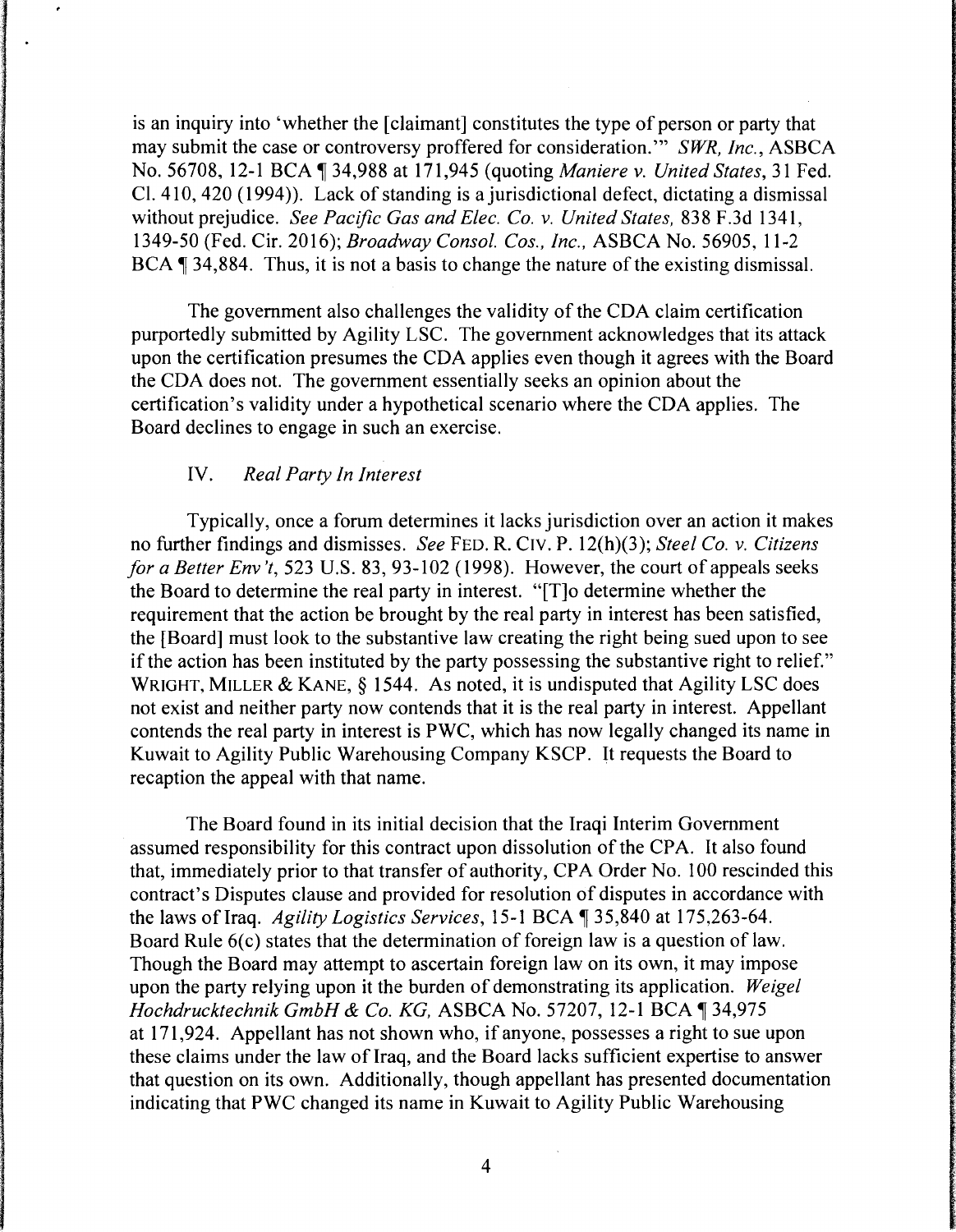Company KSCP, it has not shown that evidence would be recognized in Iraq. For this reason, as well as the fact that it is beyond the scope of the remand order, appellant's request to re-caption the appeal is denied.

### V. *Motions to Compel*

Finally, the government has filed a motion to compel certain written discovery it served after remand. The motion applies to requests about CDA claim certifications, Agility LSC's status, the identities of people with knowledge about its status, dates that it was discovered not to exist, and requests for production of responsive documents. Appellant filed a motion to compel seeking its own specified relief only in the event the government prevailed upon its motion. The parties then completed briefing the remand proceeding without a ruling on the motion to compel. Given the Board's determination that the CDA does not apply, information about the purported CDA certification is irrelevant. Similarly, it is undisputed that Agility LSC does not exist. The government has failed to show why the specific details it seeks about when that fact was discovered, and who knew about it, is relevant to the remand proceeding. *See FED. R. CIV. P. 26(b)(1) (restricting discovery to matters that are relevant to a* party's claim or defense). Accordingly, the government's motion to compel (as well as appellant's contingent motion) is denied.

#### CONCLUSION

In summary, the Board makes three primary conclusions on remand. First, the identity of the real party in interest possessing the legal right sought to be enforced under this contract does not impact the Board's 9 December 2014 dismissal for lack of jurisdiction. Second, determining the application of any real party in interest standard requires resort to the law of Iraq. The parties have made no effort to demonstrate that law and the Board does not possess the expertise to determine it. Third, Agility LSC does not exist, PWC (as known by subsequent names) is the contractor, but the Board cannot determine whether Agility Public Warehousing Company KSCP is PWC's recognized name in Iraq. Finally, the parties' motions to compel are denied.

Dated: 14 February 2017

*2=-et/Z&*  MARK A. MELNICK

Administrative Judge Armed Services Board of Contract Appeals

(Signatures continued)